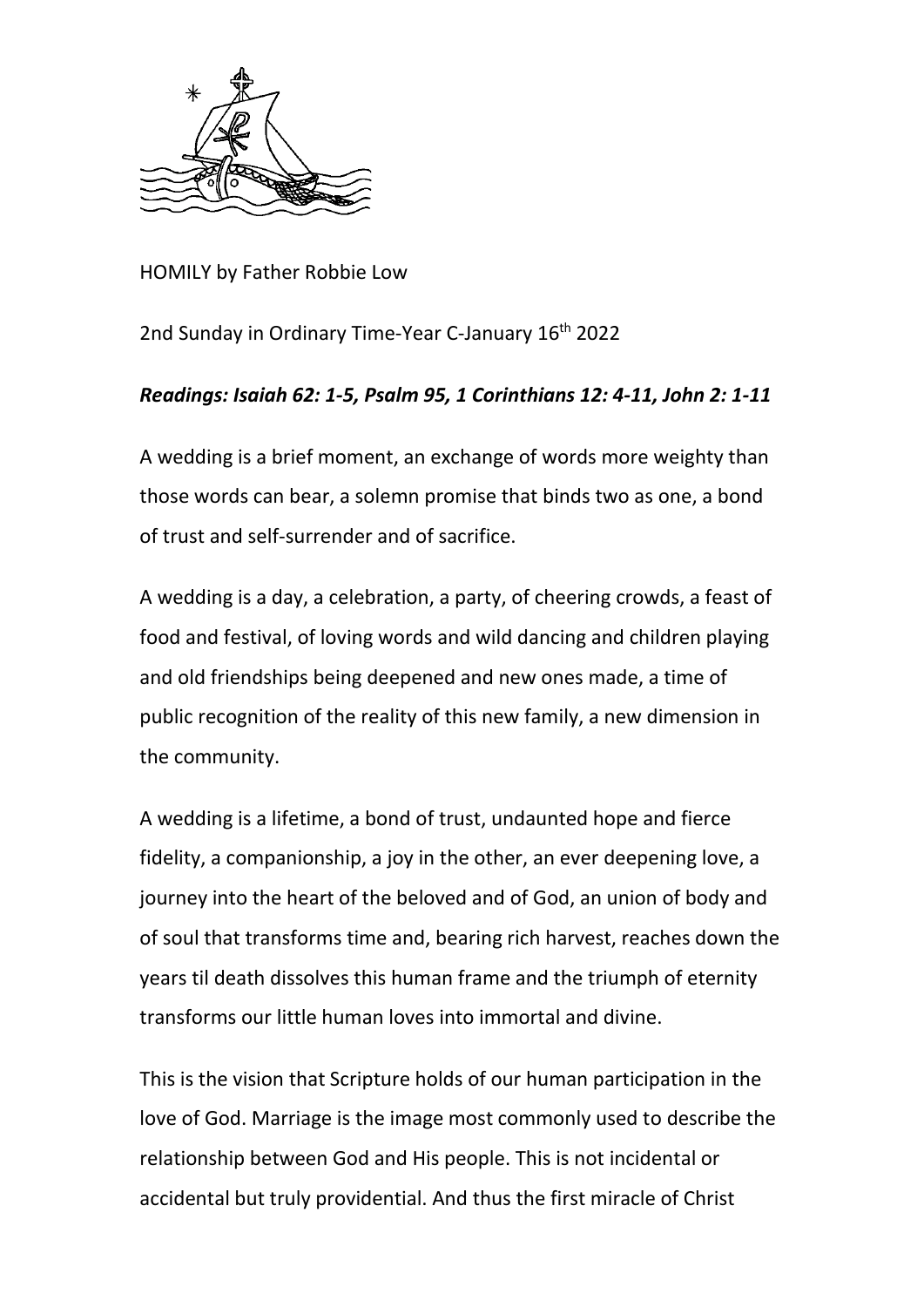takes place within the context of a wedding – an unbreakable bond of love, a sacramentum and a sign of our participation in the love of God.

The wedding at Cana in the Galilee came flooding back to me a few weeks ago for two reasons. One is that we were contemplating the opposite problem to that of the Cana wedding and had only just got to the end of the wine we had bought for our daughter, Alice's, wedding last summer–young people drink beer and cocktails apparently and old people don't drink as much as when they were young. The second was that we were visiting her and her husband, Pat, in their new home  $-a$ mere two miles from where we were married 47 years ago and, together, went to pray there in the little village church and walked across the same village green to the rented farmhouse that was our first home. And thought back in thanksgiving for all that had unfolded from that place on that now long distant day.

God chose a wedding to reveal Himself in Jesus because that is His chosen image of our relationship with Him. In Jesus He reveals the perfect wedding, the mystical and physical wedding of Heaven and Earth, the indissoluble bonding in Christ of Man and God, the selfsurrender and the obedience and the sacrifice that characterise true and abiding love. And that love is both the fulfilment of God's purpose in Man, our highest destiny, and that fruitfulness that characterises Christ's Body, the Church, in the propagation and nurture of the children of this outrageous, unequal, unlooked for and glorious union.

We are the children of this miraculous wedding, this amazing day, this love that takes our breath away, this festival wherein the water of our purification becomes the wine of the feast, obedient servants of the Christ, attentive to His mother's invocation, witnesses of the miracle of